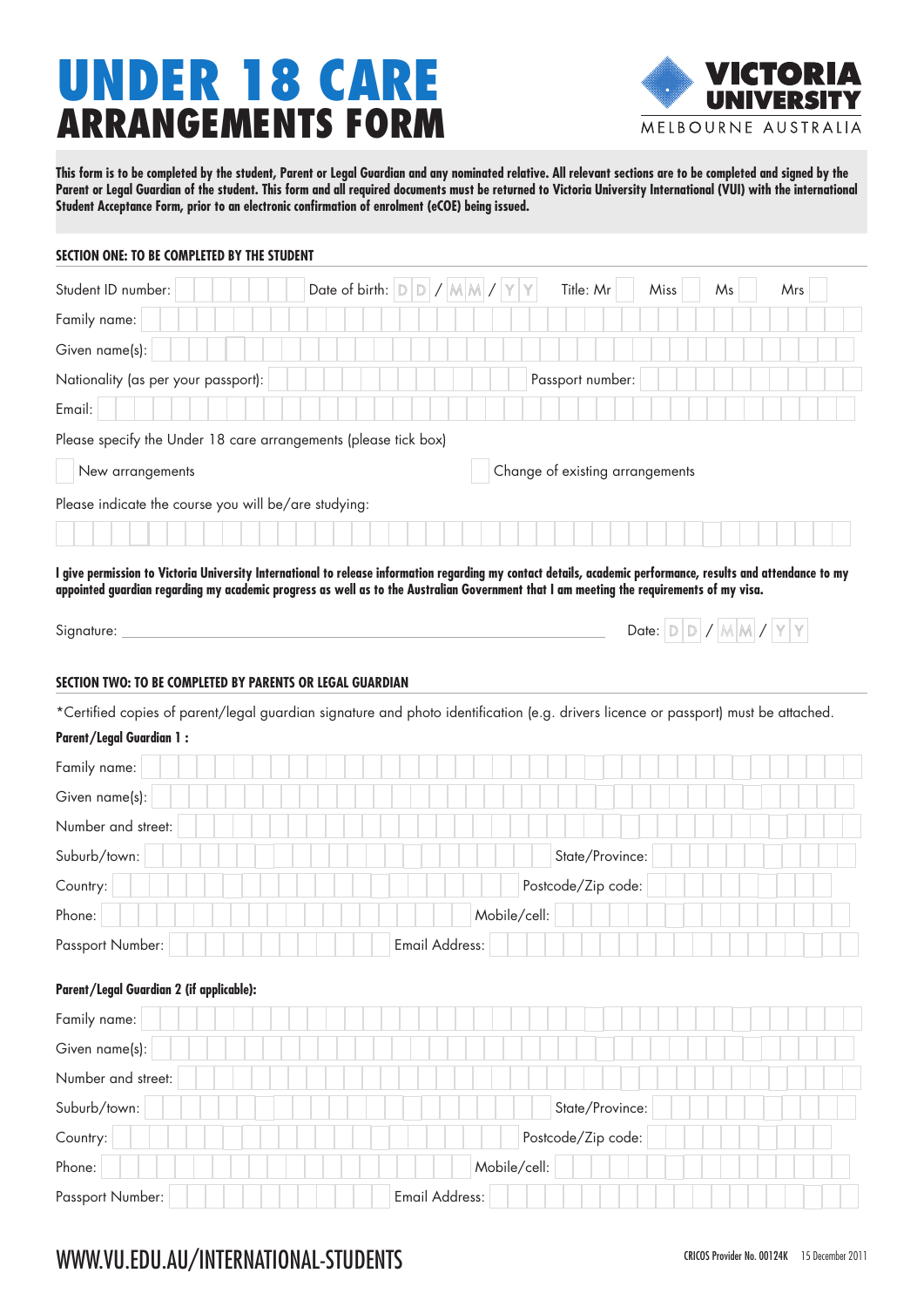#### **SECTION THREE: TO BE COMPLETED BY A PARENT OR LEGAL GUARDIAN**

Parent or Legal Guardian to nominate accommodation/welfare arrangements. Please tick one of the following options:

My child will be living in Australia at the address specificed in Section Two.

My child will be staying with a Nominated Relative\* **(complete section four)**.

\* Nominated Relative is defined by the Department of Immigration and Citizenship (DIAC) as: parent, adoptive parent, stepparent, brother, sister, step-brother, step-sister, grandparent, step-grandparent, aunt, uncle, step-uncle, niece, nephew, step-niece or step-nephew. This does **not** include cousin.

I request that my child be placed with a Victoria University approved Caregiver Service **(complete section five)**.

I give permission to VU to release information regarding my child's contact details, academic performance, attendance and results to inform my child's progress and to the Australian Government to ensure that my child is meeting the requirements of their visa.

I understand that the above arrangements may result in charges payable by me as the Student's parent/legal guardian, for services including but not limited to the inspection and assessment of accommodation/welfare arrangements.

Parent/legal guardian signature(s):

| Date: |  |  |  |  |  |  |  |  |  |
|-------|--|--|--|--|--|--|--|--|--|
|-------|--|--|--|--|--|--|--|--|--|

#### **SECTION FOUR: DETAILS OF NOMINATED RELATIVE**

To be completed by the parent/legal custodian where a Nominated Relative will be responsible for providing the student's accommodation and welfare. The arrangement for the student to live with a Nominated Relative will need to be approved by DIAC.

\*Certified copies of Nominated Relative's signature and photo identification (e.g. drivers licence or passport) must be attached.

| Relative family name:                                                            |                               |
|----------------------------------------------------------------------------------|-------------------------------|
| Relative given name(s):                                                          |                               |
| Number and street:                                                               |                               |
| Suburb/town:                                                                     | State/Province:               |
| Country:                                                                         | Postcode/Zip code:            |
| Phone:                                                                           | Mobile/cell:                  |
| Email Address:                                                                   | Relationship to student:      |
| Address details of where the student will be residing (if different to above):   |                               |
| Number and street:                                                               |                               |
| Suburb/town:                                                                     | State/Province:               |
| Country:                                                                         | Postcode/Zip code:            |
| Period of arrangement/residence: From $D/D/M/M/N'$   $V$   $V$   To $D/D/M/M/N'$ |                               |
| Nominated Relative signature(s):                                                 | Date: $D/D$ / $M/M$ / $Y$ $Y$ |

#### **SECTION FIVE: REQUEST FOR CAREGIVER SERVICE**

I request the accommodation arrangements for **which is a commodation and above and**  $\overline{a}$  being the student named above and my child, be undertaken by a Victoria University approved Caregiver Service. The Caregiver Service will be responsible for the accommodation and welfare and will act as Caregiver for my child during his/her studies at Victoria University whilst he/she is under 18 years of age.

I understand that it will be my responsibility to arrange the agreement with the Caregiver Service and that my above named child will be bound by the conditions of such agreement.

I understand that Caregiver Service arrangements may result in charges payable by me as the student's parent/legal guardian, for services including but not limited to the inspection and assessment of accommodation/welfare arrangements.

Parent/legal guardian signature(s):

| .Jate |  |  |  |  |  |  |  |  |  |
|-------|--|--|--|--|--|--|--|--|--|
|-------|--|--|--|--|--|--|--|--|--|

### WWW.VU.EDU.AU/INTERNATIONAL-STUDENTS CRICOS Provider No. 00124K 15 December 2011